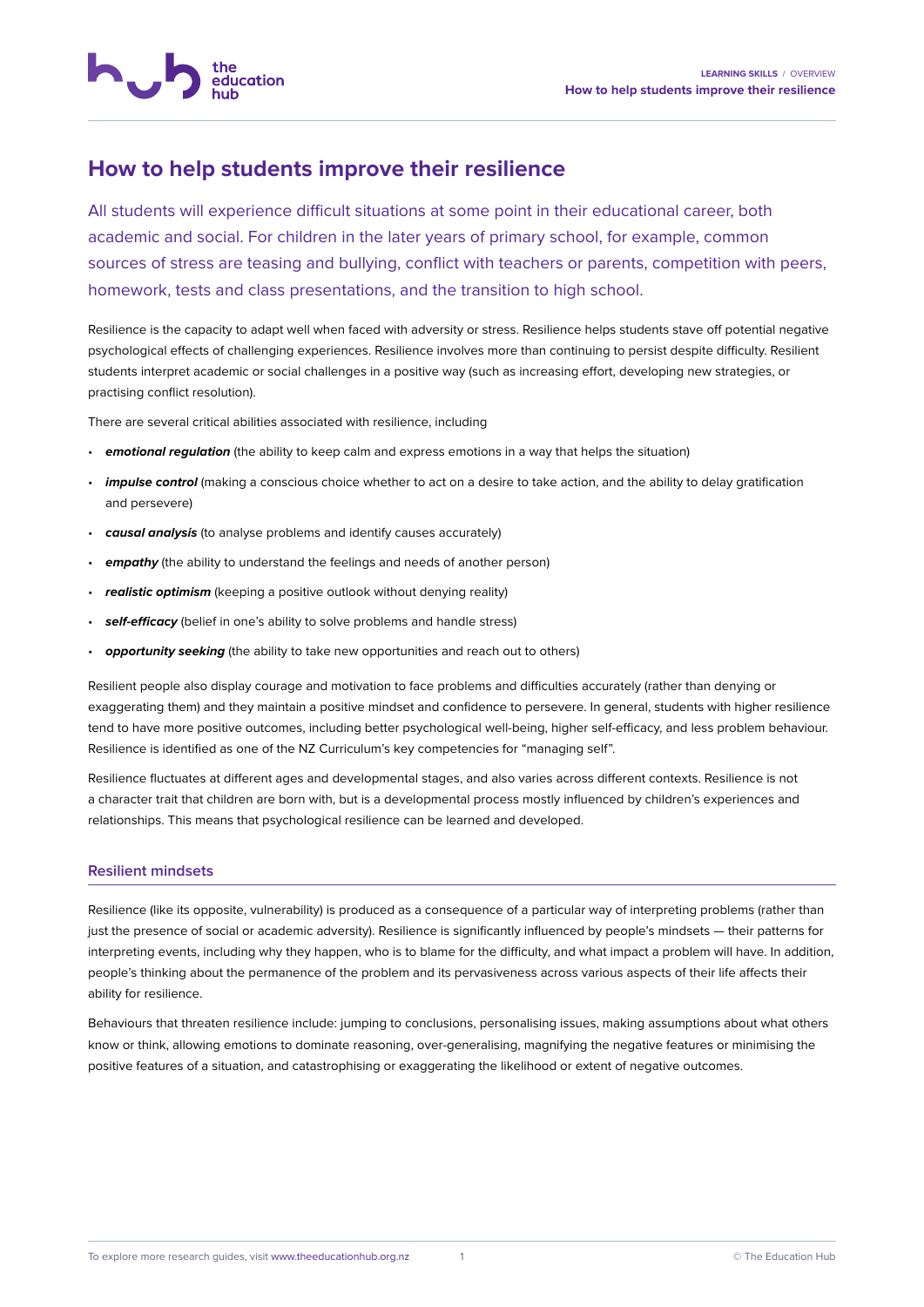## **Coping strategies**

Key to resilience is the use of positive coping strategies that promote internal well-being in times of stress, risk and adversity. Coping strategies involve implementing a wide set of skills and responses to manage external demands perceived as challenging or conditions perceived as adverse.

Coping strategies can be **problem-focused**, where individuals seek to address the source of the issue and implement actions aimed at a solution. Or coping strategies can be **emotion-focused**, regulating internal processes; for example, through processing, acknowledging, expressing and understanding emotions. (However, be wary of students overly focusing on negative emotional responses, as this can potentially undermine the development of resilience.)

Not all coping strategies are equally effective, nor do they all promote the development of resilience. Some coping strategies, such as ignoring the problem, worrying or passively accepting the situation, undermine student resilience. However, coping strategies such as positive reinterpretation of the problem, and problem solving are resilience-enhancing.

Therefore teaching students about productive choices and methods of coping and encouraging them to use them can have beneficial outcomes for resiliency. Developing a repertoire of productive coping strategies which can be flexibly employed in different situations is key.

| Resilience-enhancing            |                                                                                       |
|---------------------------------|---------------------------------------------------------------------------------------|
| Positive reinterpretation       | Reinterpreting a stressful event in positive terms                                    |
| Humour                          | Finding aspects to laugh at in order to minimise stress                               |
| Active coping                   | Initiating direct action to mitigate the stress                                       |
| Planning                        | Selecting a series steps to best handle the problem                                   |
| Seeking help and social support | Seeking advice, assistance or information, moral support, empathy or<br>understanding |
| Resilience-undermining          |                                                                                       |
| Focus on, and venting, emotions | Focusing on what is distressing or upsetting and releasing those feelings             |
| Mental disengagement            | Choosing activities which distract the student from thinking about the stress         |
| Behavioural disengagement       | Reducing effort applied to dealing with the stressful event                           |
| Denial                          | Denying or acting as though the stressor isn't real                                   |
| Acceptance                      | Accepting the reality of a situation                                                  |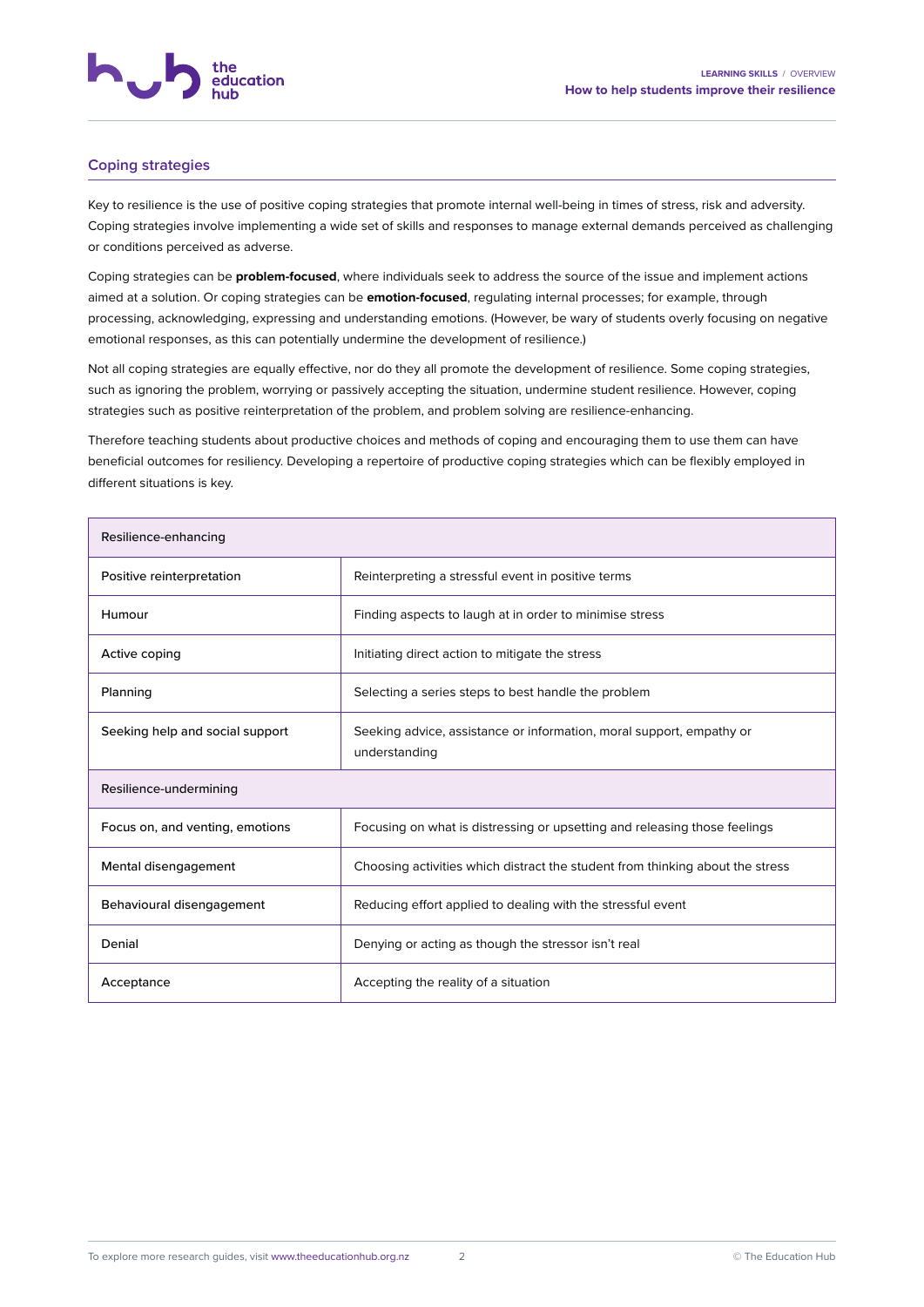

# **Resilience teaching tips**

#### **Positive reinterpretation and humour**

- Teach children not to exaggerate problems or jump to conclusions but to look on the bright side of things and laugh at their mistakes. Find positive meaning in obstacles. Help students to normalise, rather than personalise or catastrophise, stressful events.
- Practise using positive self-talk using scripts, and practise using humour. Greater levels of humour are associated with more positive self-concept and higher levels of self-esteem, and more positive responses to both positive and negative life events.
- Ask children "What are you saying to yourself?" and "What are you thinking inside your head?", and if necessary, help them to reframe these thoughts. Teach students to think "What's wrong with this situation?", not "What's wrong with me?" or "Why me?".
- Encourage students to check their initial response to a problem, to ensure they have a realistic perception of the issues. You might ask them to consider who is actually responsible, and how much responsibility is really theirs. Help them come to realise that most stresses are not completely the result of one person's failings or actions. Also ask them to consider if the issue is going to last forever – can they see an end to the stress? Most stresses are temporary. Finally ask them whether the stress is going to affect everything in their life, or can they identify what areas are not affected? It is easier to bounce back when students see that a problem only affects part of their lives.

#### **Planning and active coping**

- Teach students ways to calm themselves down when stressed, and plan for positive outcomes.
- Teach students how to take the initiative in dealing with problems. Develop a framework for problem solving involving stages such as: identifying the problem, analysing the cause or contributing factors, determining who might be able to help, and seeking other ways to think about the problem that invite different solutions.
- Support resourcefulness by providing students with opportunities for problem solving and organising their own learning. Develop students' skills in creative problem solving and decision making.

### **Help-seeking and self-disclosure skills**

- Ensure students know who to talk to if they have a problem or are experiencing difficult emotions. Teach them how to tell someone how they are feeling, and to reach out to ask for support from others when they need it.
- Provide opportunities for students to recognise and manage their own emotions, and to recognise and respond with empathy to the emotions of others.
- Practise naming and talking about emotions with others.
- Help students identify situations that make them feel distressed, anxious or angry, and talk about ways of dealing with these feelings and identifying these feelings in other people. Being able to control one's feelings and behaviour is a big part of resilience. Also being able to intuit others' feelings in order to get along well with others provides a sense of social support necessary for feeling resilient.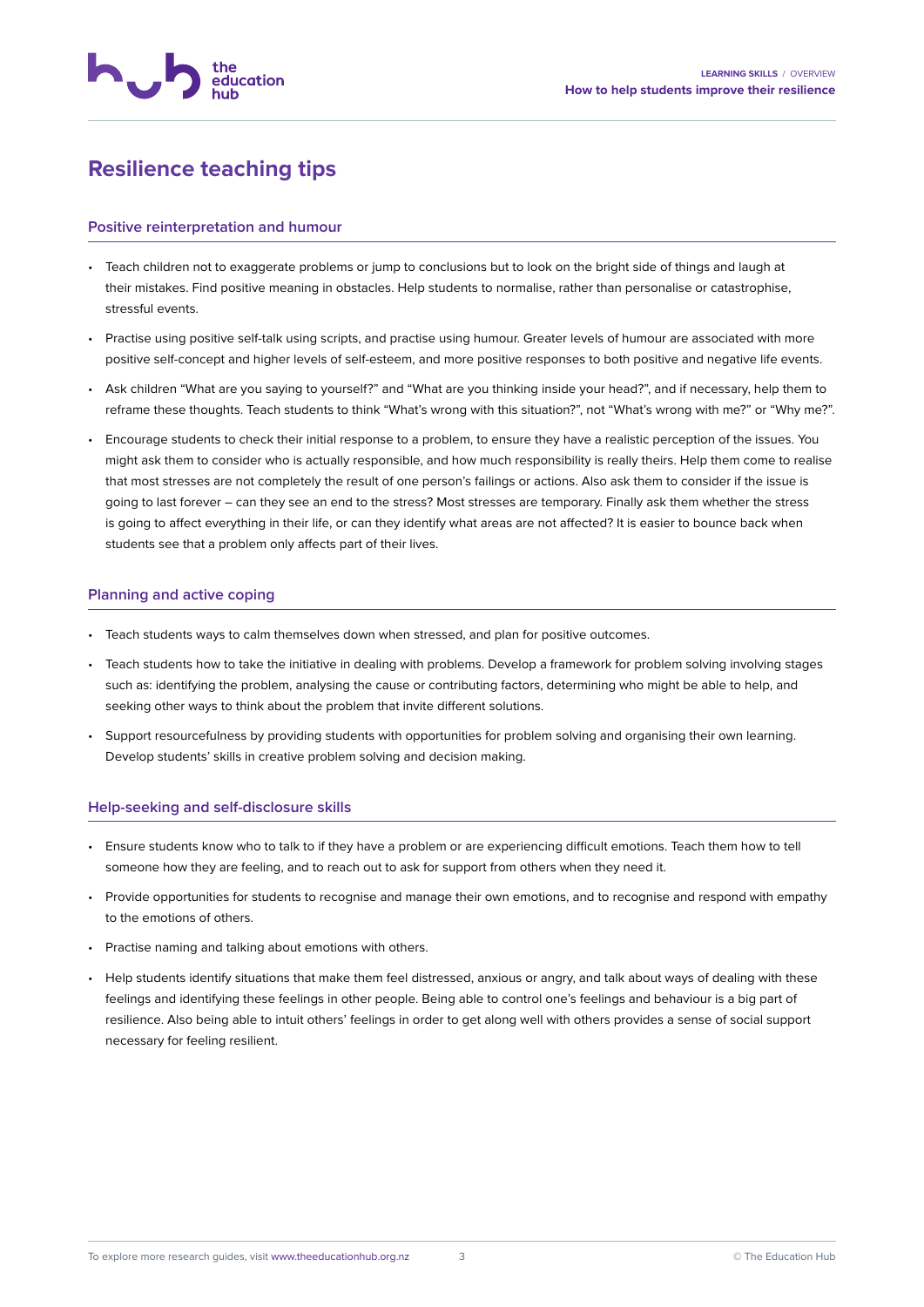

# **Other important factors that support resiliency**

## **Strong relationships that foster self-efficacy and agency**

Resilience develops within relationships that promote feelings of security, self-efficacy and hopefulness. This requires classrooms with high expectations for learning, in which student responses are valued and where students participate in setting goals and managing their learning.

Capitalise on strong relationships with your students to promote their development of self-worth and encourage them to express an interest in life, take up new opportunities and interact with others. Students then have a sense of belonging and involvement which provides them a protective shield against the difficulties that life throws at them. Also, when students' developing sense of agency and self-efficacy is supported, students gain confidence in their ideas, their understanding of challenges and what to do to address those challenges.

Ensure that students behave fairly and thoughtfully so that everyone can experience a psychologically safe classroom where all students support each other. Bonding and commitment to school also support academic resilience. Resiliency is more like to develop in inclusive environments where every student is treated with unconditional positive regard. Caring relationships between teachers and students promote resilience and positive adaptability. Peer friendships and support are powerful protective factors for students, promoting academic, behavioural and psychological resilience. Encourage co-operative learning experiences in which students can strengthen relationships among each other.

### **Opportunities for self-determination**

Resilience is related to students' beliefs that they have the ability to influence their environment. Resilient students are high in autonomy and self-efficacy, and thus experience feelings of confidence and believe that things will work out. A sense of personal control gives students an advantage in making adaptations when faced with difficulty and can moderate the effect of adversity on well-being.

### **Challenge-based resiliency activities**

Experiences that challenge students' feelings of safety and competence give students an opportunity to respond with successful coping behaviours and, as a result, increase their levels of resilience and adaptability. This has to be carefully managed, however, as inappropriate or overwhelming challenge can lead to psychological distress. Students might need to be guided to see these difficult situations as opportunities to practise and develop coping responses. Challenges that involve connections with the community and self-set challenges can be other useful avenues of prompting skills of resilience.

### **Student reflection and feedback seeking**

Reflection, debriefing and learning from past experiences are important for developing resilience. Reflection can also help students develop confidence and overcome their fear of making mistakes. Seeking feedback also helps students to navigate difficult situations, and make adaptations that help them perform well.